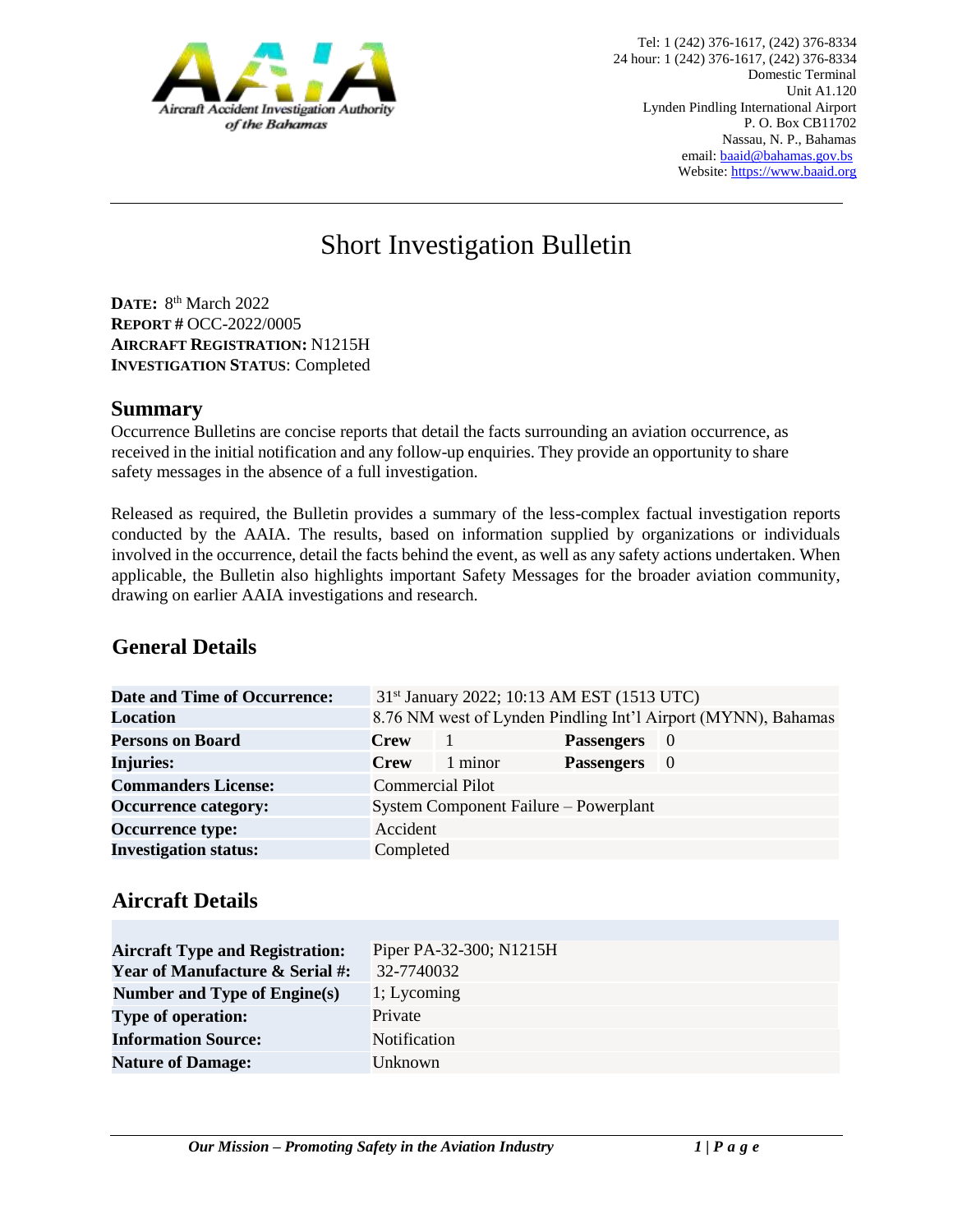#### **Occurrence Summary**

On 31st January 2022, at approximately 10:20 AM EST (1520 UTC), the Aircraft Accident Investigation Authority (AAIA) received notification from the Bahamas Air Navigation Services Authority (BANSA) air traffic control, of a downed Piper Cherokee PA-32-300 aircraft with United States registration N1215H.

The aircraft departed Lynden Pindling International Airport (MYNN), Nassau, New Providence, Bahamas shortly after 10:00 AM enroute to the Fort Lauderdale Executive Airport (KFXE), FL, USA with one (1) person on board.

The pilot of the aircraft reported that after departing MYNN and climbing through an altitude of 2,500 ft. AGL, he observed the aircraft's engine starting to "sputter". Subsequently, he checked the fuel selector and confirmed that it was appropriately selected to the main tank, and also checked the engine gauges. However, he did not observe any indication of a malfunction. At this point, he increased fuel mixture, but he observed no improvement. Contact was then made with Nassau air traffic control to advise of the emergency situation and intent to return to MYNN.

An attempt was made to return to the field, however, the plane crashed into waters approximately 8.76 NM west of MYNN. The Royal Bahamas Defense Force (RBDF) in conjunction with the Royal Bahamas Police Force (RBPF) responded with marine assets to conduct search and rescue and were able to locate the pilot and transport him to New Providence to receive medical attention. The pilot received minor injuries and the aircraft was lost to the ocean.



**Figure 1: Distance of downed aircraft from Lynden Pindling International Airport, Nassau, Bahamas**